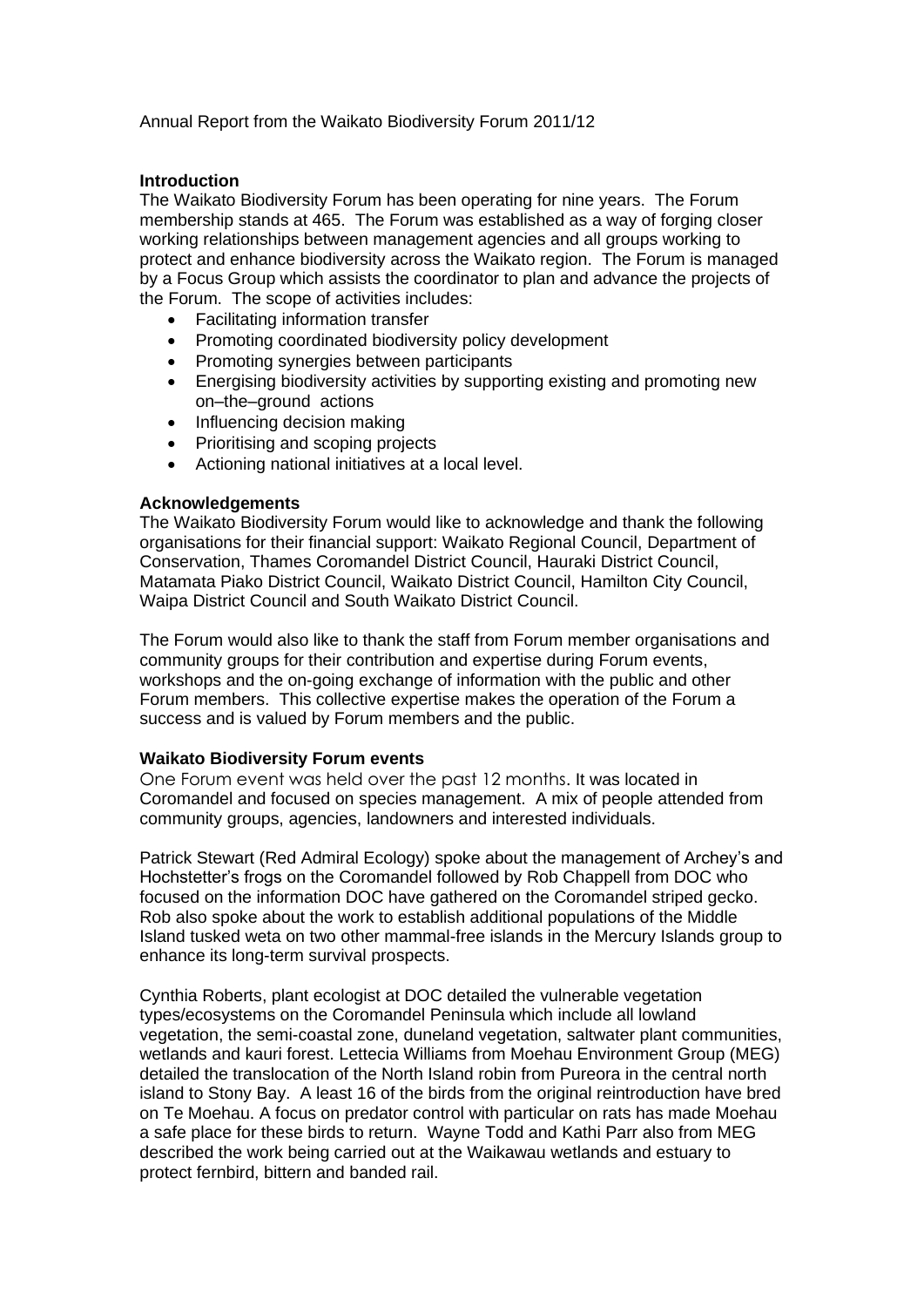Doug Ashby brought two cages of geckos for Forum participants to view. This was the first time many people had seen these beautiful reptiles up close. Forum participants visited Driving Creek Sanctuary which contains a secondary coastal to lowland broadleaved forest and wetlands and visited the fernery which provides for the protection of rare and endangered ferns.

The afternoon was spent hearing reports from Forum members on Significant Natural Areas identification, QEII National Trust covenants on the Coromandel, the Harbour and Catchment Management work that the Regional Council is managing on the Coromandel and the management of woolly nightshade and salt water paspalum. Finally Forum members heard about the weed removal being carried out in the Hikuai cabbage tree forest.

# **0800BIODIV**

The Forum coordinator continued to operate the 0800BIODIV number and respond or refer enquiries to an appropriate agency. The 0800 BIODIV number and the Forum website received 20 enquiries. The enquiries ranged from availability of funding, weed and animal pest management, community group projects, volunteering on projects, planting guides and other Councils interested in how the Waikato Biodiversity Forum operates.

# **Media and Publicity**

The Hamilton News agreed to run a Forum column in their newspaper. Articles have been submitted on endangered species and community group projects. The Forum's website was updated on a regular basis and the Flora and Fauna maps have also been updated to reflect the new endangered species classification system. The Forum undertook to work with DOC to run activities for children on biodiversity at Fieldays. These activities included exploring a rotting log, examining life under a microscope, drawing a weta competition and making weta motels out of bamboo. The activity corner was extremely popular. The Forum had a display over three days at the Waikato Show and there was a lot of interest from the public about endangered species and community group projects. The Forum display which included a mounted specimen of a little blue penquin attracted people to the table and provided opportunities for conversations about conservation and protection of flora and fauna.

# **Presentations**

The Forum coordinator gave a presentation to Waikato University Environmental Planning students on how the Forum acts as an advocate for biodiversity and how it carries out the advocacy work on plans and policies.

# **Conservation Week Events**

The Forum coordinator organised two Conservation Week activities including joining in with the Te Pahu Landcare Group to have a bike and bush experience at Kaniwhaniwha stream camping ground. The Forum organised a guided walk to explore caves, electric fishing and a hunt to find bush treasures. An event was also held at Barrett Bush to explore a bush reserve not readily accessible to the public, learn more about native plants, help plant some trees, find and identify invertebrates and do some weeding. The weather was very wet for the Kaniwhaniwha event so it was re-run in February 2012 with over 100 people attending and giving very positive feedback about the content of the day.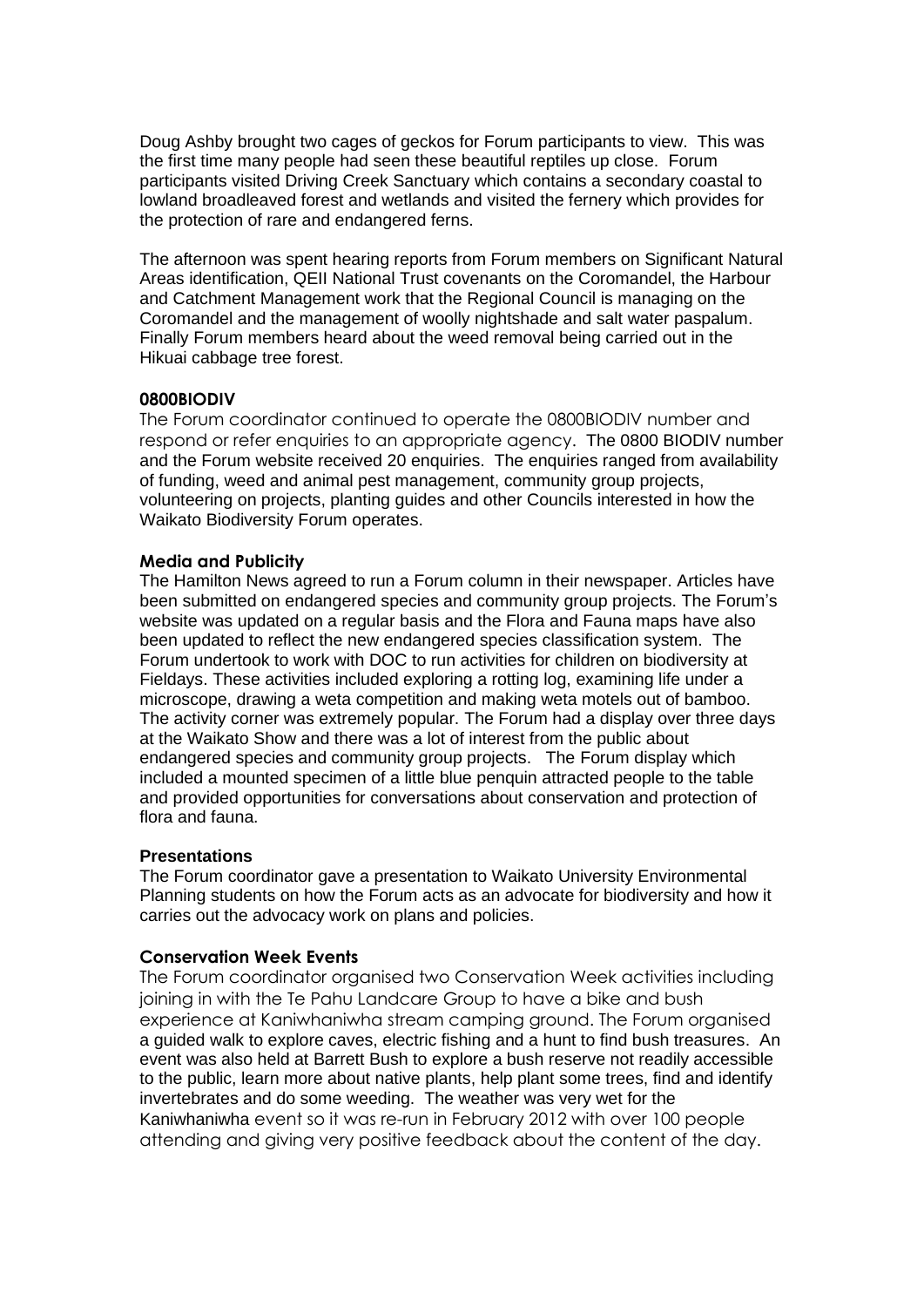## **Funding**

The Forum has given advice to numerous groups to assist them with funding applications to a variety of funders. The Forum acted as the referral for the Regional Council's Small Scale Community Initiative Fund. Assistance and advice was provided to community groups to fill in the application forms.

### **Networking**

The Forum members received four newsletters to inform them of biodiversity related information. The Forum continues to provide a link for community group members and management agencies through email dissemination of information and communication with individual members in answer to queries about biodiversity.

#### **Advocacy**

The Forum provided advocacy for biodiversity on the Regional Council and all Local Authorities Long Term Plans. Oral submissions were presented to the Regional Council and most Local Authorities. The Forum also provided feedback on District Plans including South Waikato District Council, Hamilton City, Waipa District Council and Hauraki District Council. Feedback was given for the Hamilton City Council's Environmental Strategy review and the Waikato Regional Council's Pest Management Strategy review.

#### **Community Groups**

The Forum maintains a database and map of community group projects which highlights the contribution that these groups make to biodiversity protection and enhancement across the region. The database now has 153 groups working on over 215 project sites. One group has gone into recess and three new groups have been registered on the database. There has been a slight decrease in the number of sites groups are working on as some site plantings have been completed. Information from the database is regularly requested from the Regional Council, District Councils, other agencies and community groups.

#### **Workshops and Conferences**

The Forum coordinator was involved in presenting to community groups and landowners at two workshops. The Forum assisted the Whakaupoko Landcare Group run a very successful Trappers Workshop at Andrew and Louise Sinclair's property near Patumahoe. The workshop drew 40 participants with a couple of young boys clearing possums from traps on the way around the lines. The Forum also facilitated workshops on sustaining volunteers and funding tips at the Coromandel community conservation hui at Tairua. The 45 hui participants had a depth of knowledge on both these topics which they shared with others.

The Forum assisted the National Wetland Trust with a field trip for teachers at Lake Serpentine for the New Zealand Association of Environmental Educators (NZAEE) conference. The teachers experienced a variety of activities related to the biodiversity of wetlands and gave feedback on the activities.

#### **World Wildlife Fund for Nature (WWF) Workshop**

The Forum coordinator was invited to be a member of the NZ Community Led Conservation Workshop run by WWF and provided information on the operation of the Waikato Biodiversity Forum as a model for the extension and development of Forum in other areas of NZ. The Forum was also invited to have input into a Community Conservation Monitoring Toolbox Project and attended a workshop WWF